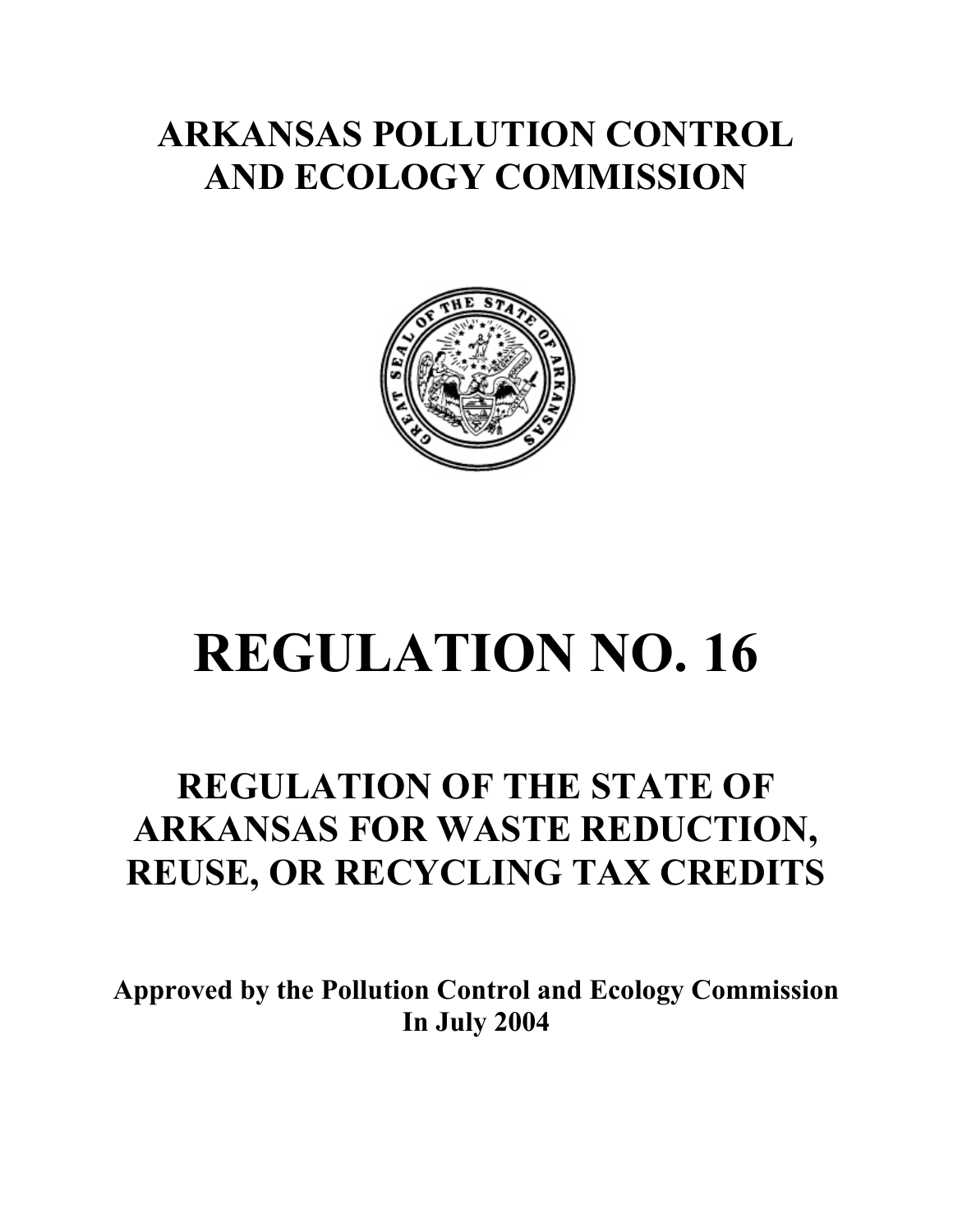#### **TABLE OF CONTENTS**

| Reg. 16.101 |                                                     |         |
|-------------|-----------------------------------------------------|---------|
| Reg. 16.102 |                                                     |         |
| Reg. 16.103 |                                                     |         |
| Reg. 16.104 |                                                     |         |
| Reg. 16.105 |                                                     |         |
| Reg. 16.106 |                                                     |         |
| Reg. 16.107 |                                                     |         |
| Reg. 16.108 |                                                     |         |
| Reg. 16.109 | Credit Determination, Maximum, and Carryforward 1-4 |         |
| Reg. 16.110 |                                                     |         |
| Reg. 16.111 |                                                     |         |
| Reg. 16.112 |                                                     |         |
| Reg. 16.113 |                                                     |         |
|             |                                                     |         |
| Reg. 16.201 |                                                     |         |
| Reg. 16.202 |                                                     |         |
| Reg. 16.203 |                                                     |         |
| Reg. 16.204 |                                                     |         |
| Reg. 16.205 |                                                     |         |
| Reg. 16.206 |                                                     | $2 - 4$ |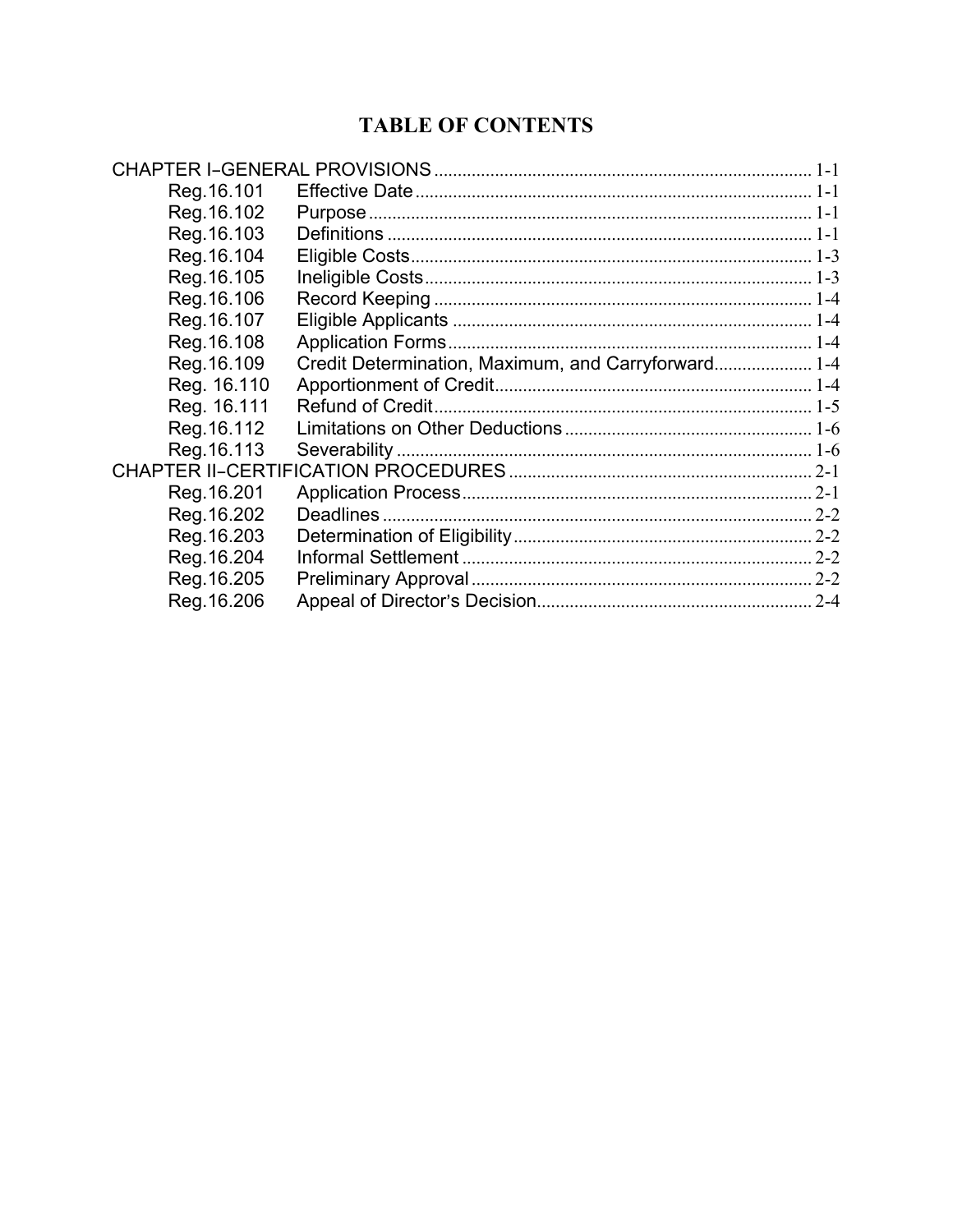#### **CHAPTER I-GENERAL PROVISIONS**

#### **Reg.16.101 Effective Date**

This regulation shall be effective ten (10) days after filing the same with the Secretary of State, the State Library, and the Bureau of Legislative Research following adoption by the Commission.

#### **Reg.16.102 Purpose**

This regulation is promulgated pursuant to Ark. Code Ann. \$26-51-506, which provides for an income tax credit, as well as recapture of the credit in certain instances, as an incentive for taxpayers to engage in waste reduction, reuse, or recycling activities including the use of post-consumer recyclables generated in Arkansas.

#### **Reg.16.103 Definitions**

For the purposes of this regulation, unless otherwise stated herein, the following definitions apply:

- $(A)$  "Cost," in the case of a transfer of title or a finance lease, means the amount of the purchase price, and, in the case of a lease which is not a finance lease but which otherwise qualifies as a purchase under this regulation, means the amount of the lease payments due to be paid during the term of the lease after deducting any portion of the lease payments attributable to interest, insurance, and taxes;
- (B) "Department" means the Arkansas Department of Environmental Quality;
- (C) "Director" means the director of the Arkansas Department of Environmental Quality;
- (D) "Equipment to service waste reduction, reuse, or recycling equipment" means expenditures, machinery, or equipment that keeps existing machinery or equipment in running order by providing repair, maintenance, adjustment, inspection, or supplies;
- (E) "Finance lease" means a lease agreement which is treated as a purchase by a lessee for Arkansas income tax purposes;
- (F) "For commercial purposes" means collecting, separating, processing, modifying, converting, or treating solid waste other than waste that is selfgenerated;
- (G) "Home scrap" means materials or by-products generated from and commonly reused within an original manufacturing process;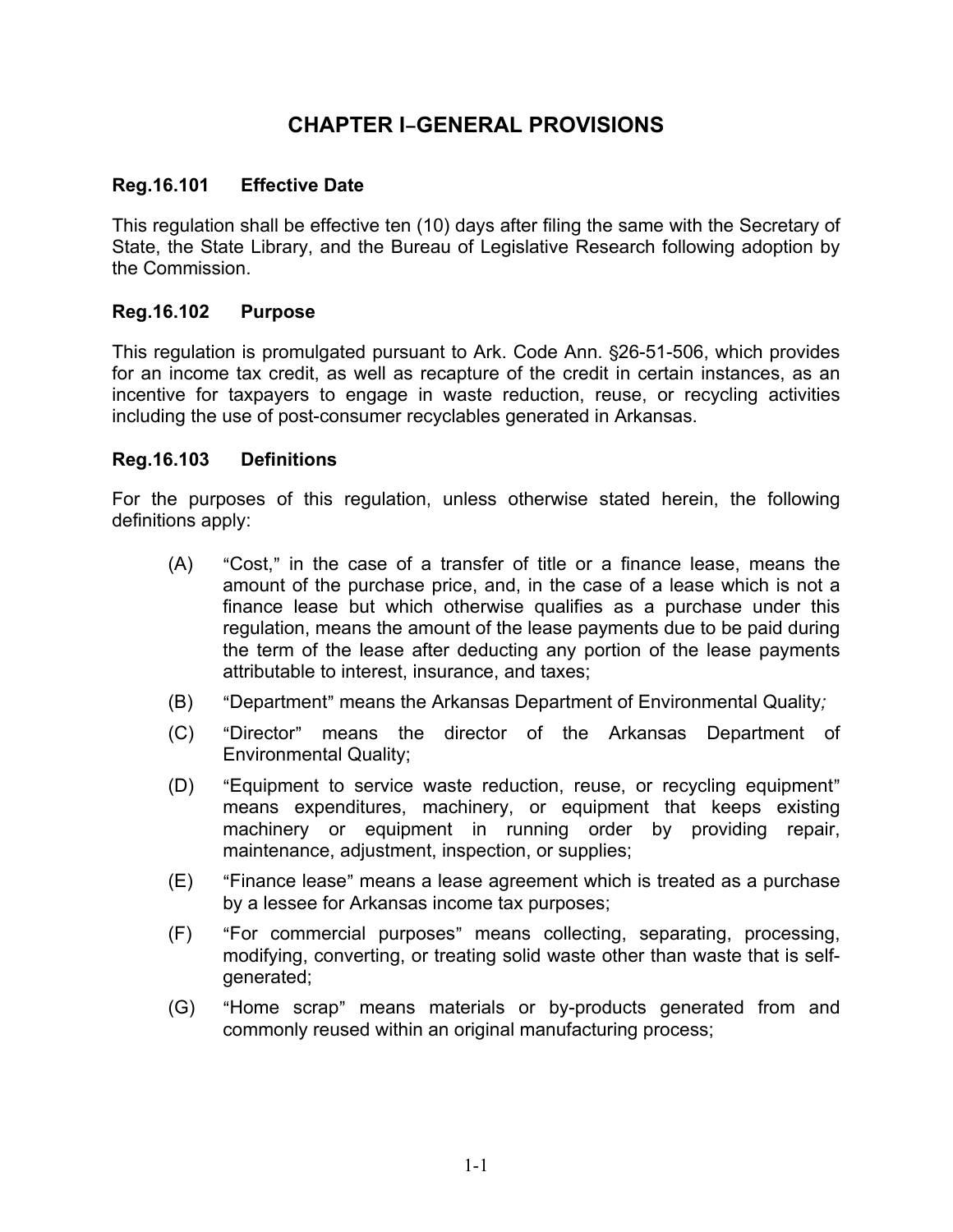- (H) "Maintenance" means expenditures, machinery, or equipment used to keep existing machinery or equipment in a condition that approaches or equates to its original condition;
- (I) "Motor vehicle" means a vehicle or trailer that is licensed, or that normally would be licensed, for use on highways in Arkansas;
- (J) "Post-consumer waste" means waste materials generated by a business, governmental entity, or consumer which have served their intended end use and have been recovered from or otherwise diverted from the solid waste stream for the purpose of recycling. This term does not include home scrap and pre-consumer materials.
- (K) "Pre-consumer material" means waste material generated during any step in the production of a product and recovered or otherwise diverted from the solid waste stream for the purpose of recycling but does not include home scrap;
- $(L)$  "Project start up" means the first day a waste reduction, reuse, or recycling project begins collecting, separating, processing, modifying, converting, or treating solid waste or manufacturing products containing recovered materials, as applicable;
- (M) "Purchase" means a transaction under which title and possession to an item is transferred for valuable consideration, or a finance lease contract or finance lease transaction for a period of at least three (3) years regardless of whether title to the item is transferred at the end of such period;
- (N) "Recovered materials" means those materials which have been separated, diverted, or removed from the waste stream for the purpose of recycling and includes pre-consumer material and post-consumer waste but not home scrap;
- (O) "Recycling" means the systematic collecting, sorting, decontaminating, and returning of waste materials to commerce as commodities for use or exchange;
- (P) "Repair" means expenditures, machinery, or equipment used to restore existing machinery or equipment to its original or similar condition and capacity after damage or after deterioration from use;
- (Q) "Solid waste" means all putrescible and nonputrescible wastes in solid or semisolid form, including, but not limited to, yard or food waste, waste glass, waste metals, waste plastics, waste papers, waste paperboard, and all other solid or semisolid wastes resulting from industrial, commercial, agricultural, community, and residential activities;
- (R) "Waste reduction, reuse, or recycling equipment" means new or used machinery or equipment located and operating in Arkansas on the last day of the taxable year which is operated or used exclusively in Arkansas to collect, separate, process, modify, convert, or treat solid waste so that the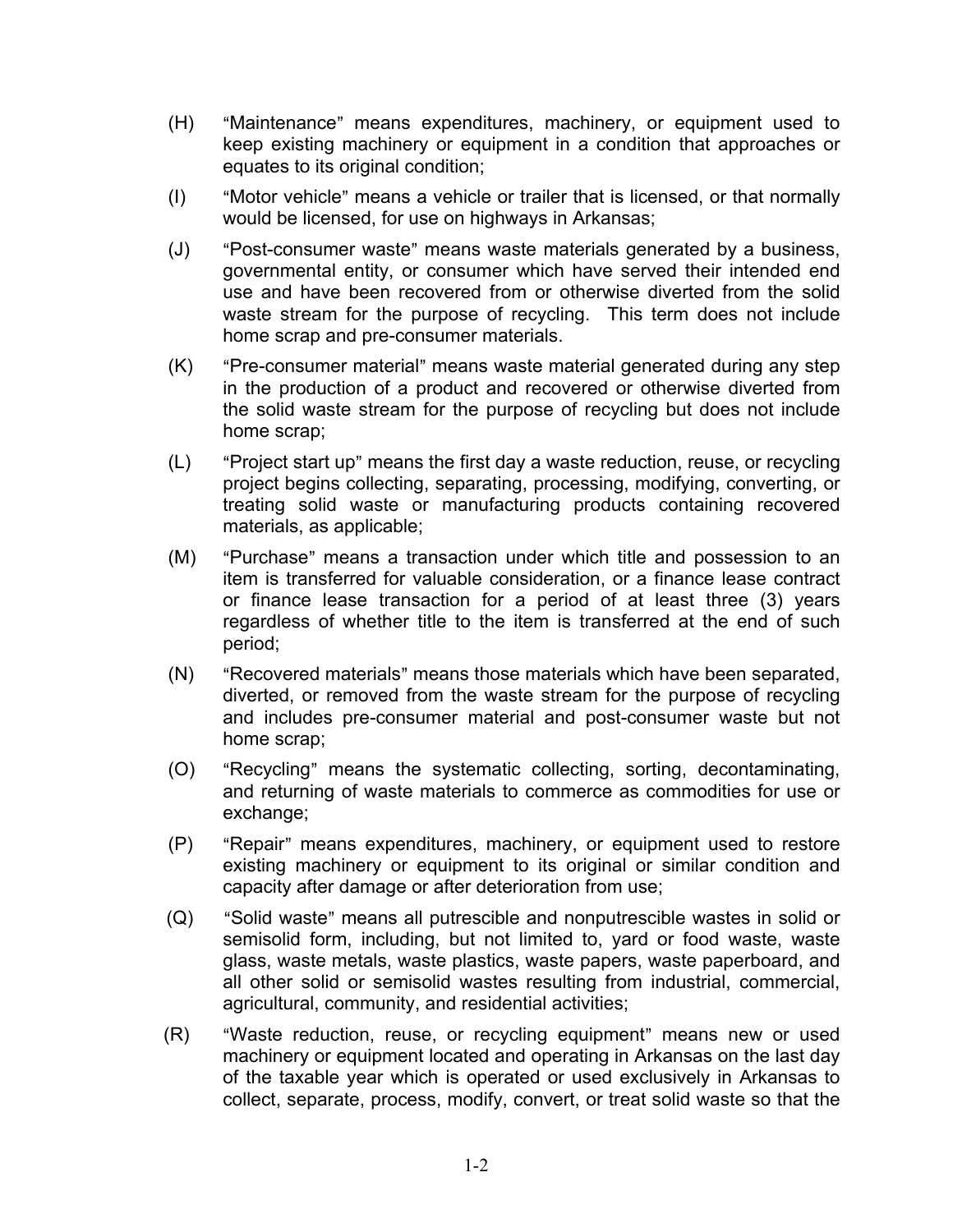resulting product may be used as a raw material or for productive use or to manufacture products containing recovered materials. The term also includes devices which are directly connected with or are an integral and necessary part of such machinery or equipment and are necessary for such collection, separation, processing, modification, conversion, treatment, or manufacturing, but not motor vehicles.

#### **Reg.16.104 Eligible Costs**

- (A) Expenditures eligible for tax credit certification by the Director include waste reduction, reuse, or recycling equipment used exclusively for waste reduction, reuse, or recycling of solid waste for commercial purposes, whether or not for profit, including the cost of installation of such equipment by outside contractors.
- (B) Waste reduction, reuse, or recycling equipment must be used in the collection, separation, processing, modification, conversion, treatment, or manufacturing of products containing at least fifty percent (50%) recovered materials, of which at least ten percent (10%) of the recovered materials shall be post-consumer waste.
- (C) The cost of replacing existing waste reduction, reuse, or recycling equipment shall be eligible for certification only if the replacement provides greater capacity for recycling or provides the capability to collect, separate, process, modify, convert, treat, or manufacture additional or a different type of solid waste.
- (D) The amount of credit allowed under this regulation shall be equal to thirty percent (30%) of the cost of waste reduction, reuse, or recycling equipment, including the cost of installation by outside contractors.

#### **Reg.16.105 Ineligible Costs**

The following costs shall be ineligible for computing the allowable tax credit:

- (A) Expenditures for land and buildings;
- (B) Feasibility studies;
- (C) Engineering costs of buildings;
- (D) Equipment used to service the waste reduction, reuse, or recycling equipment;
- (E) Replacement parts which serve only to keep existing waste reduction, reuse, or recycling equipment in its ordinary efficient operating condition;
- (F) Service contracts;
- (G) Sales tax;
- (H) Maintenance;
- (I) Repairs; and,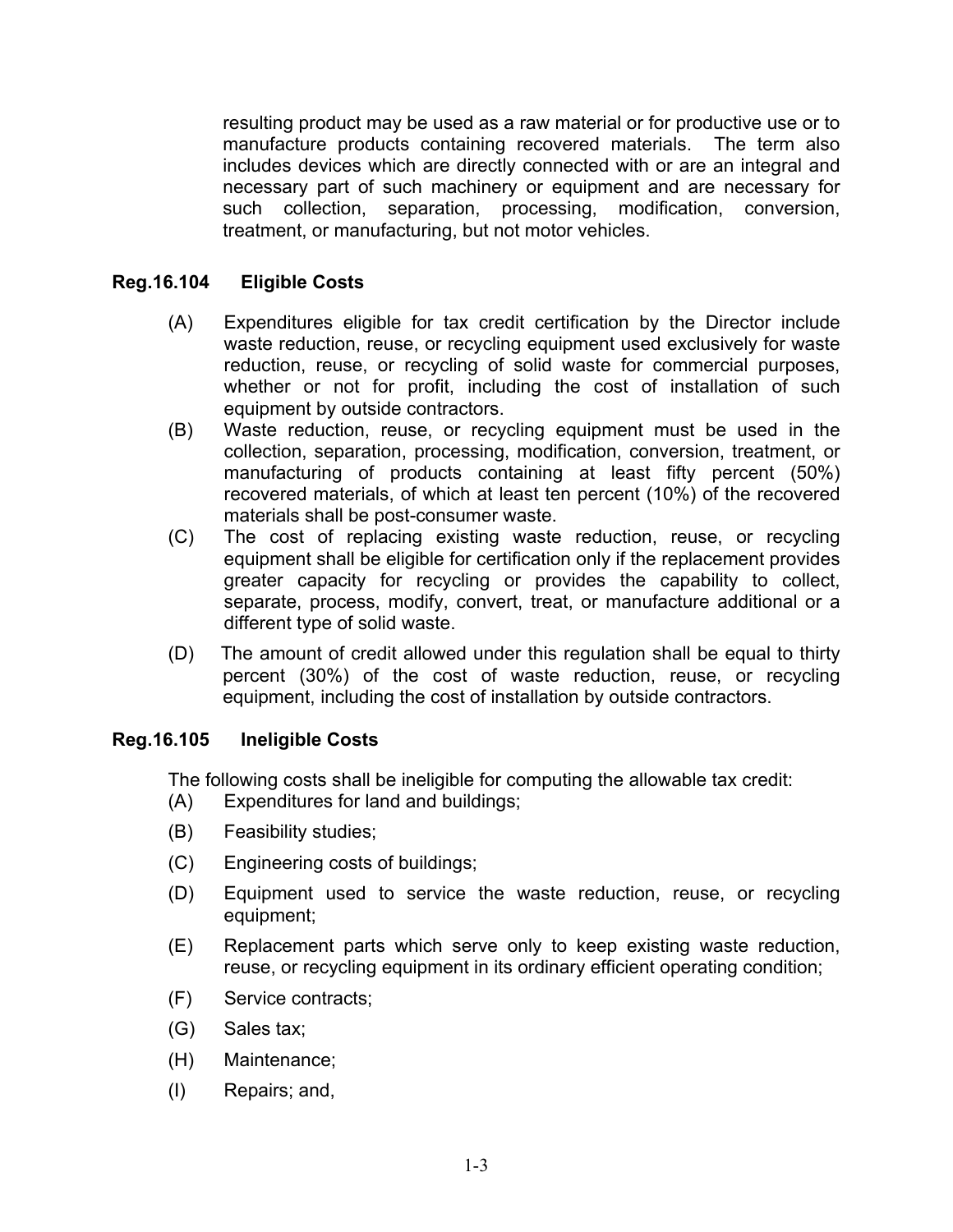(J) Expenditures for waste reduction, reuse, or recycling equipment for which a tax credit has been previously issued.

#### **Reg.16.106 Record Keeping**

- (A) Taxpayers claiming a tax credit for waste reduction, reuse, or recycling equipment shall maintain accurate and timely records for all expenditures relating to such equipment.
- (B) In order to determine eligibility for the credit or to ensure that the machinery or equipment is being utilized in the required manner, the Department shall have the right to inspect facilities and records of a taxpayer requesting or receiving a credit under this section.

#### **Reg.16.107 Eligible Applicants**

A taxpayer must be engaged in the business of reducing, reusing, or recycling solid waste material for commercial purposes in Arkansas, whether or not for profit, in order to be eligible for tax credit certification under this regulation.

#### **Reg.16.108 Application Forms**

The Department will furnish forms to be used in the certification and reporting processes.

#### **Reg.16.109 Credit Determination, Maximum, and Carryforward**

- (A) Final determination of the amount of eligible cost and available tax credits will be determined by the Commissioner of Revenues.
- (B) The amount of the credit that may be used by a taxpayer for a taxable year may not exceed the amount of state, individual, or corporate income tax otherwise due.
- (C) Any unused credit may be carried over for a maximum of three (3) consecutive tax years following the taxable year for which the credit was certified.

#### **Reg. 16.110 Apportionment of Credit**

(A) In the case of a proprietorship or partnership engaged in the business of waste reduction, reuse, or recycling of solid waste, the amount of the credit determined under this regulation for any tax year shall be apportioned to each proprietor or partner in proportion to the amount of income from the entity which the proprietor or partner is required to include as gross income.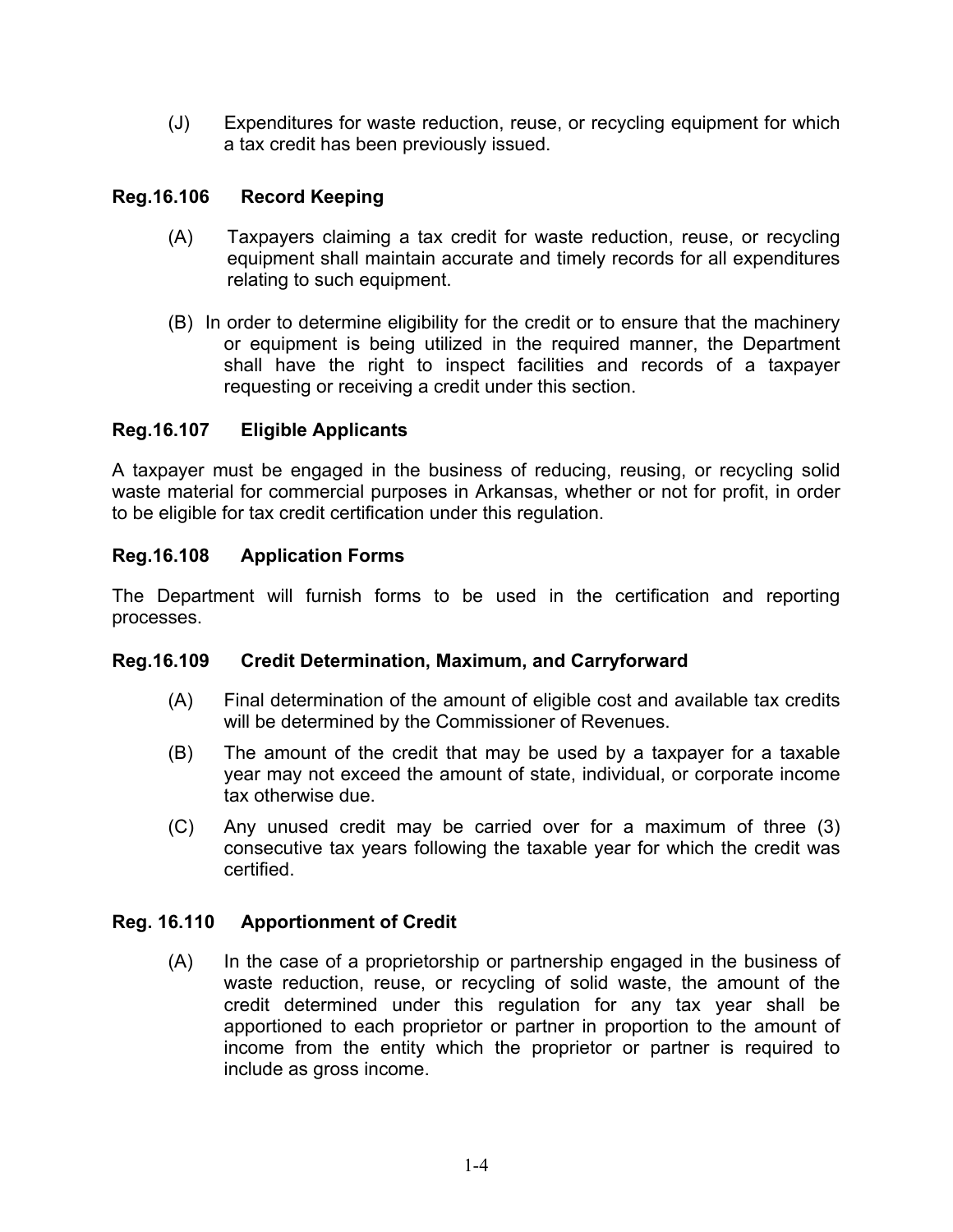- (B) In the case of a Subchapter S corporation, the amount of the credit determined under this regulation for any taxable year shall be apportioned among the persons who are shareholders of the corporation on the last day of the taxable year based on each person's percentage of ownership.
- (C) In the case of an estate or trust:
	- (1) the amount of the credit determined under this regulation for any taxable year shall be apportioned between the estate or trust and the beneficiaries on the basis of income of the estate or trust allocable to each; and,
	- (2) any beneficiary to whom any amount has been apportioned under this section shall be allowed, subject to limitations contained in this regulation, a credit under this section for the amount.

#### **Reg. 16.111 Refund of Credit**

- (A) The taxpayer shall refund the amount of the tax credit determined under this regulation if, within three (3) tax years of the tax year for which a credit is allowed:
	- (1) the waste reduction, reuse, or recycling equipment is removed from Arkansas, is disposed of, is transferred to another person, or the taxpayer otherwise ceases to use the required materials or operate in the manner required by this regulation; or,
	- (2) the Director finds that the taxpayer has demonstrated a pattern of intentional failure to comply with final administrative or judicial orders which clearly indicates a disregard for environmental regulation or a pattern of prohibited conduct which could reasonably be expected to result in adverse environmental impact.
- (B) If the provisions of subsection (A) above apply, the taxpayer shall refund the amount of the tax credit which was deducted from income tax liability which exceeds the following amounts:
	- (1) within the first year, zero dollars (\$0);
	- (2) within the second year, an amount equal to thirty-three percent (33%) of the amount of the credit allowed; and,
	- (3) within the third year, an amount equal to sixty-seven percent (67%) of the credit allowed.
- (C) Any refund required by this section shall apply only to the credit given for the particular waste reduction, reuse, or recycling equipment to which subsection (A) above applies.
- (D) Any taxpayer who is required to refund part of a credit pursuant to this section shall no longer be eligible to carry forward any amount of that credit which had not been used as of the date such refund is required.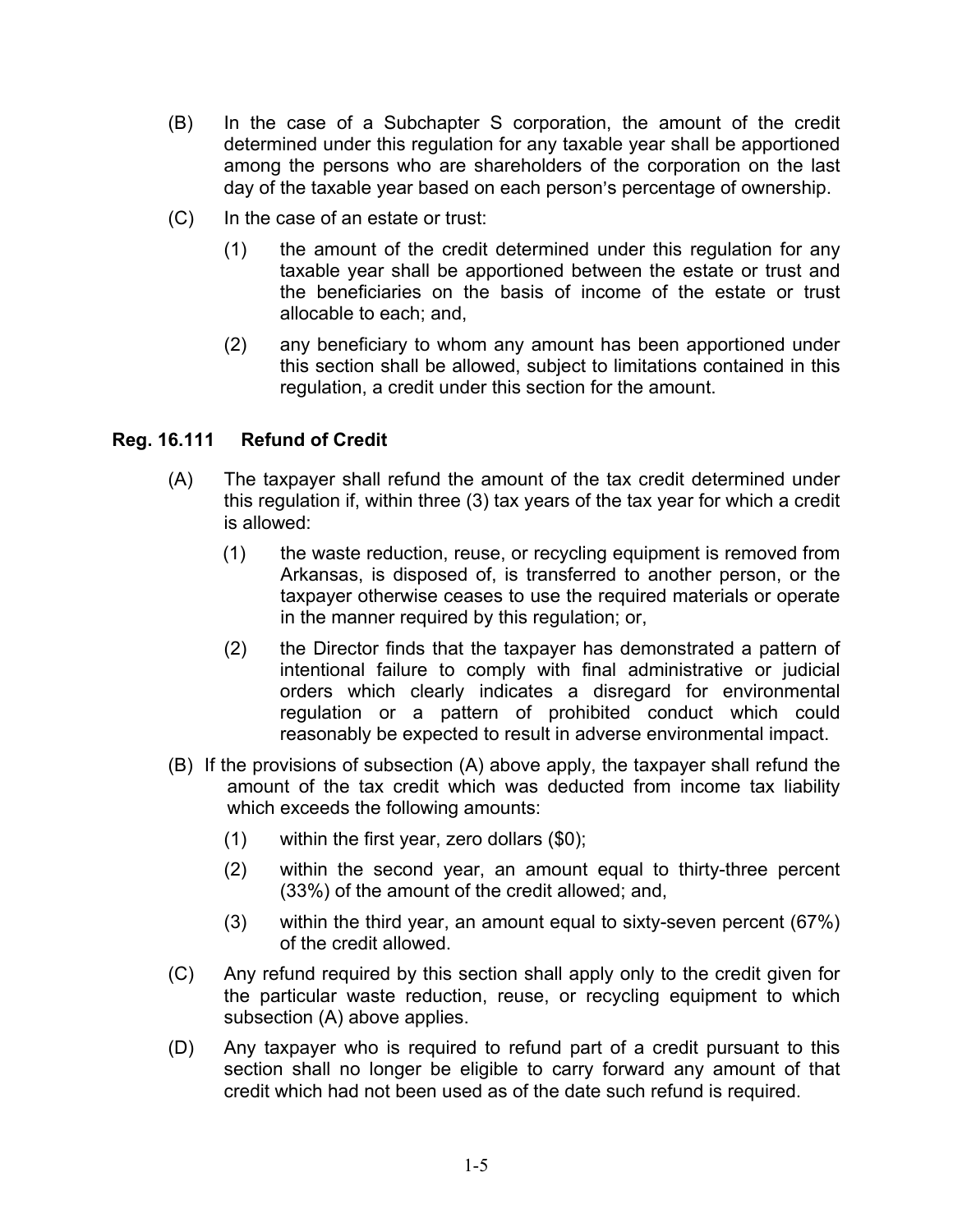#### **Reg.16.112 Limitations on Other Deductions**

A taxpayer who receives a credit under this regulation shall not be entitled to claim any other state or local tax credit or deduction based on the purchase of the waste reduction, reuse, or recycling equipment, except for the deduction for normal depreciation.

#### **Reg.16.113 Severability**

If any provision of this regulation or the application thereof to any person or circumstance is held invalid, such invalidity shall not affect other provisions or application of this regulation which can be given effect without the invalid provision or application, and to this end the provisions of this regulation are declared to be severable.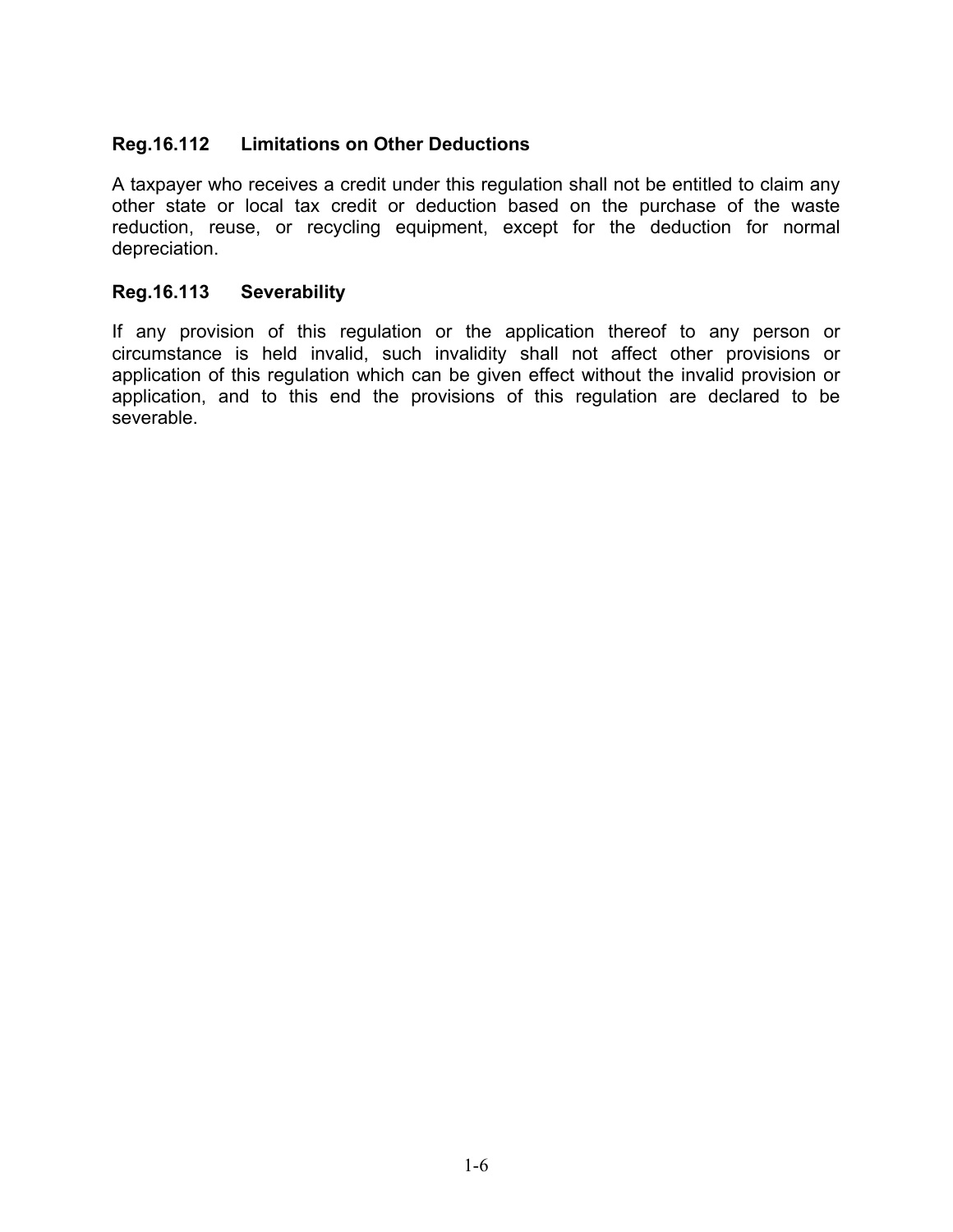#### **CHAPTER II-CERTIFICATION PROCEDURES**

#### **Reg.16.201 Application Process**

- (A) Taxpayers must submit an application for tax credit certification no later than ninety (90) days following the calendar year in which (1) waste reduction, reuse, or recycling equipment was purchased, (2) final equipment expenditures are made, or, (3) project start-up occurs, whichever is later. Final equipment expenditures for purposes of this section include installation costs, construction progress payments, and payments of retainage, but do not include finance lease payments, financing payments, or installment payments following purchase according to an installment payment plan. For equipment bought or leased on installment, the date of the last expenditure shall be the date of the last purchase, not the last installment payment. Expenditures made for routine maintenance or repairs shall not be considered equipment expenditures.
- (B) Taxpayers must use a form provided by the Department.
- (C) Complete applications shall contain the following:
	- (1) a completed application form;
	- (2) invoices detailing each expenditure which include:
		- $(a)$  the seller's name;
		- (b) the cost of each item claimed as waste reduction, reuse, or recycling equipment;
		- (c) the date on which such equipment was purchased;
	- (3) the cost of installation;
	- (4) a narrative describing the project or equipment purpose. The narrative must also contain a list of suppliers and approximate percentage of recovered materials and post consumer waste, and products collected, separated, processed, modified, converted, treated, or manufactured;
	- $(5)$  an acknowledgment that, to the best of the taxpayer's knowledge, a good faith effort is being made to utilize post-consumer waste generated in Arkansas as at least ten percent (10%) of the postconsumer waste being used in such equipment, to the extent available at a competitive price; and,
	- (6) the signature of the taxpayer claiming the credit. The taxpayer's signature shall be by an officer if a corporation; partner or authorized manager if a partnership; member or manager if a limited liability company; proprietor if a sole proprietorship; or the individual applicant if the taxpayer is an individual.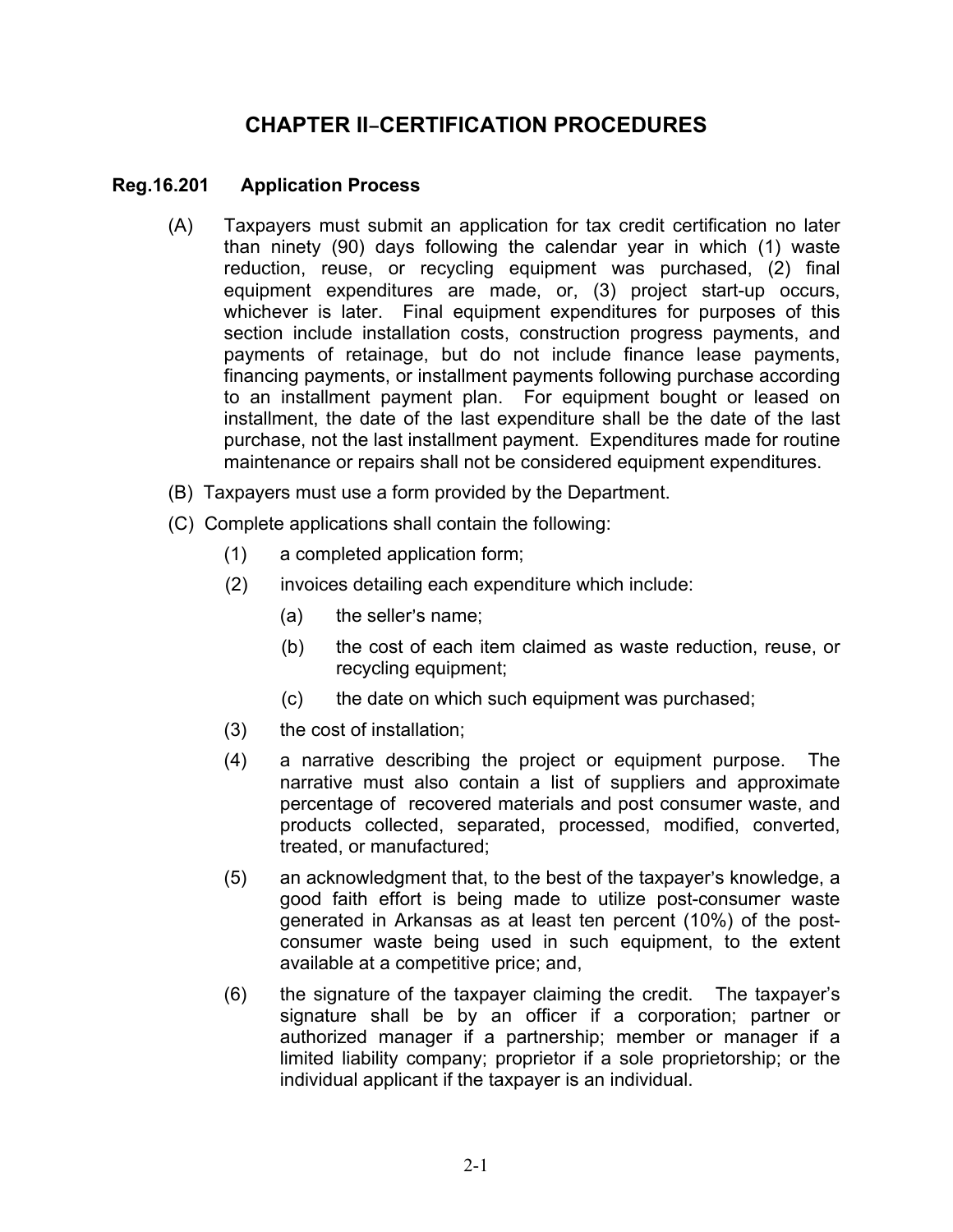- (D) The Department may require the taxpayer to report the serial number for each piece of such equipment, or in the absence of a serial number, the Department may require the taxpayer to assign a number to the equipment and permanently affix it thereto when applicable.
- (E) The application must be mailed or delivered to the address specified by the Department.

#### **Reg.16.202 Deadlines**

If any applicable deadline under this Regulation falls on a Saturday, Sunday, or legal holiday, the application shall be due on the next business day.

#### **Reg.16.203 Determination of Eligibility**

- (A) Applications for certification of tax credits made under this regulation shall be reviewed by the Department for completeness and accuracy. The Director shall make a determination on the application within ninety (90) days of its receipt.
- (B) The Director shall notify the Revenue Division of the Department of Finance and Administration and the taxpayer in writing of his decision.
- (C) The Director may request any additional information from the taxpayer which he deems necessary to properly evaluate the taxpayer's application. The Department shall have the right to inspect facilities and records in order to assist the Director in his decision.

#### **Reg.16.204 Informal Settlement**

- (A) If a taxpayer disputes a decision on eligibility rendered by the Director, the taxpayer shall give notice in writing of said dispute no later than fifteen (15) days from the date which appears on the decision.
- (B) The Director shall meet with the aggrieved taxpayer within fifteen (15) days of his receipt of the taxpayer's dispute of the decision.
- (C) The Director shall render an opinion within thirty (30) days following the meeting.

#### **Reg.16.205 Preliminary Approval**

(A) The Arkansas Pollution Control and Ecology Commission recognizes that the waste reduction, reuse, or recycling equipment tax credit was enacted in part to stimulate economic development. In order to achieve this purpose, a taxpayer may ask the Director for preliminary approval regarding an anticipated purchase of waste reduction, reuse, or recycling equipment or construction of a waste reduction, reuse, or recycling project.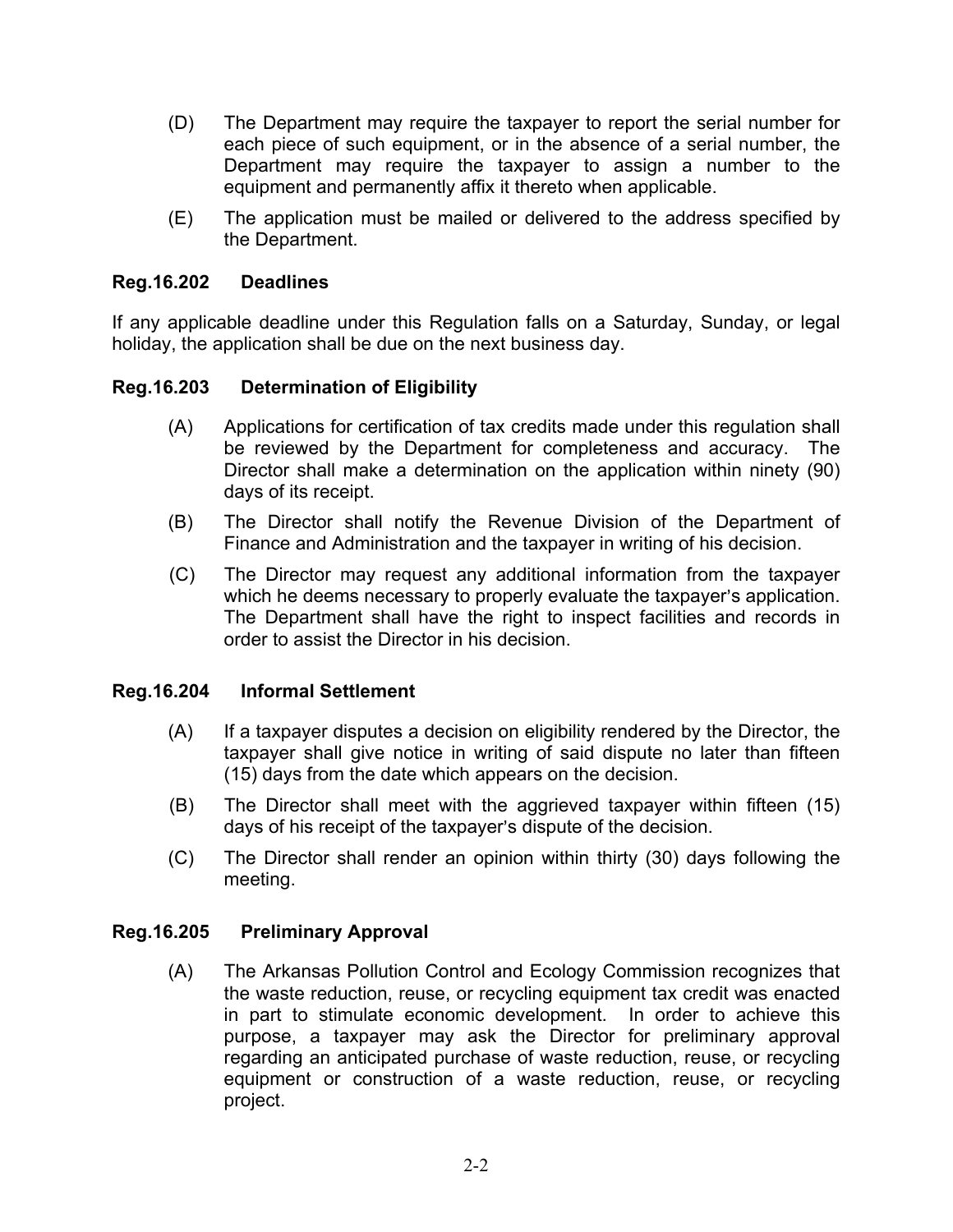- (B) In order to request preliminary approval for a potential tax credit, the taxpayer must do the following:
	- (1) At least thirty (30) days prior to purchasing any equipment or machinery which may, either individually or as part of a waste reduction, reuse, or recycling project, be eligible for a tax credit under this regulation, submit an application for preliminary approval and any other necessary forms to the Department.
	- (2) The application for preliminary approval must contain the following:
		- (a) a narrative describing the project purpose and the product(s) or service(s) expected to be produced or provided;
		- (b) a brief description of each piece of waste reduction, reuse, or recycling equipment expected to be purchased;
		- (c) the expected costs to be incurred;
		- (d) the date waste reduction, reuse, or recycling equipment is expected to be purchased or the date a waste reduction, reuse, or recycling project is expected to become operational;
		- (e) the expected cost of installation;
		- (f) the signature of the taxpayer that will claim the credit if an individual, partner, or shareholder of a Subchapter S corporation. In the case of a Subchapter C corporation, the treasurer or chief executive officer will sign the application.
- (C) The Director shall, within thirty (30) days of the receipt of a complete preliminary approval application, notify the taxpayer of his decision concerning tax credit eligibility.
- (D) The Director may request any additional information from the taxpayer which he deems necessary to properly evaluate the taxpayer's application. The Department shall have ten (10) days to examine any requested information, regardless of the deadline imposed by (C) above. The Department shall have the right to inspect facilities and records in order to assist the Director in his decision.
- (E) For any items which the Director preliminarily approves, the taxpayer shall timely submit an application for tax credit certification as otherwise required herein.
- (F) In the event the taxpayer disagrees with any decision of the Director concerning the preliminary approval process, the settlement and appeal sections of this regulation shall apply.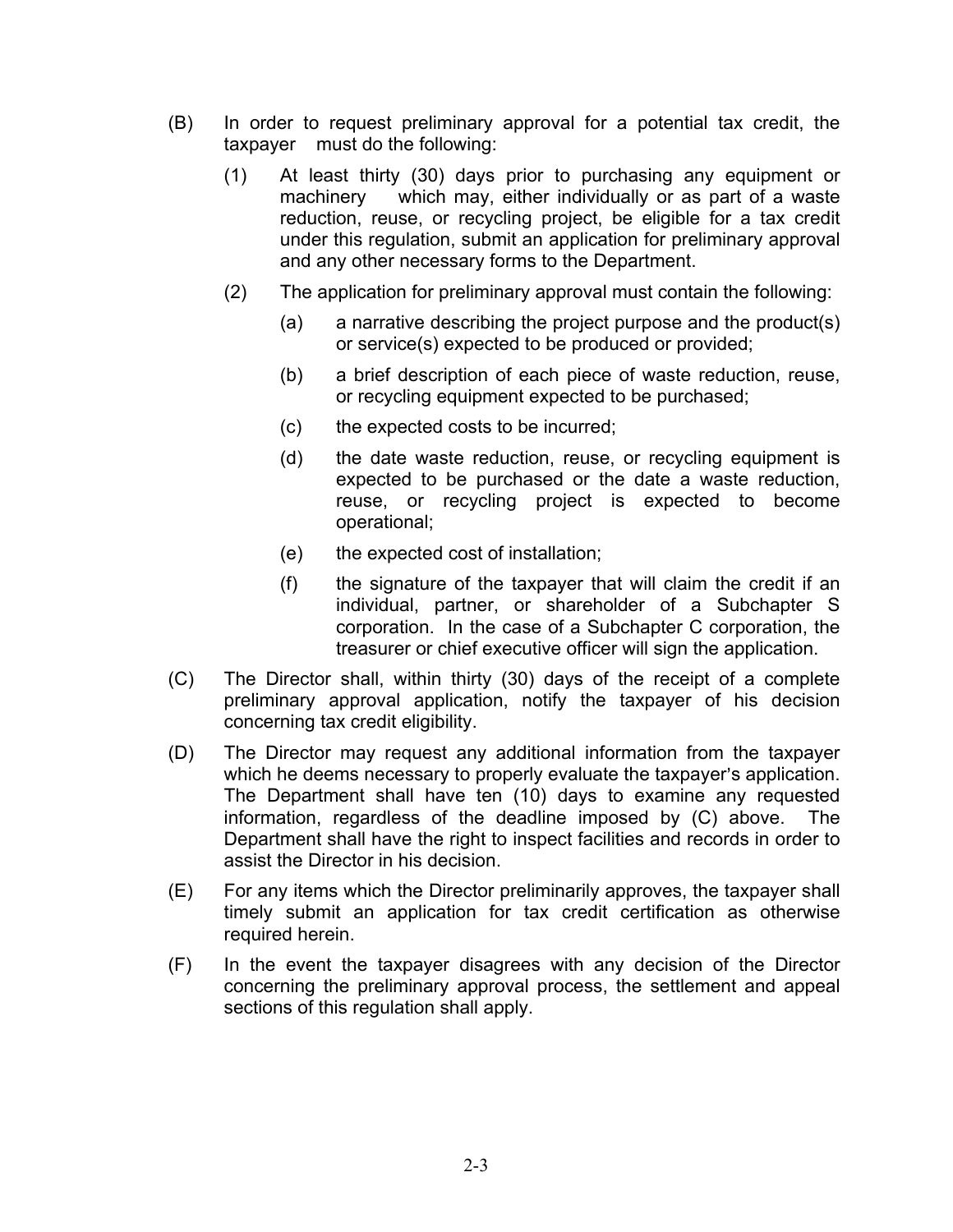#### **Reg.16.206 Appeal of Director**=**s Decision**

Any person or legal entity aggrieved by a decision of the Director made under this regulation may file an appeal under Regulation 8 and thereafter to the courts in the manner provided in Ark. Code Ann. §§8-4-222-8-4-229.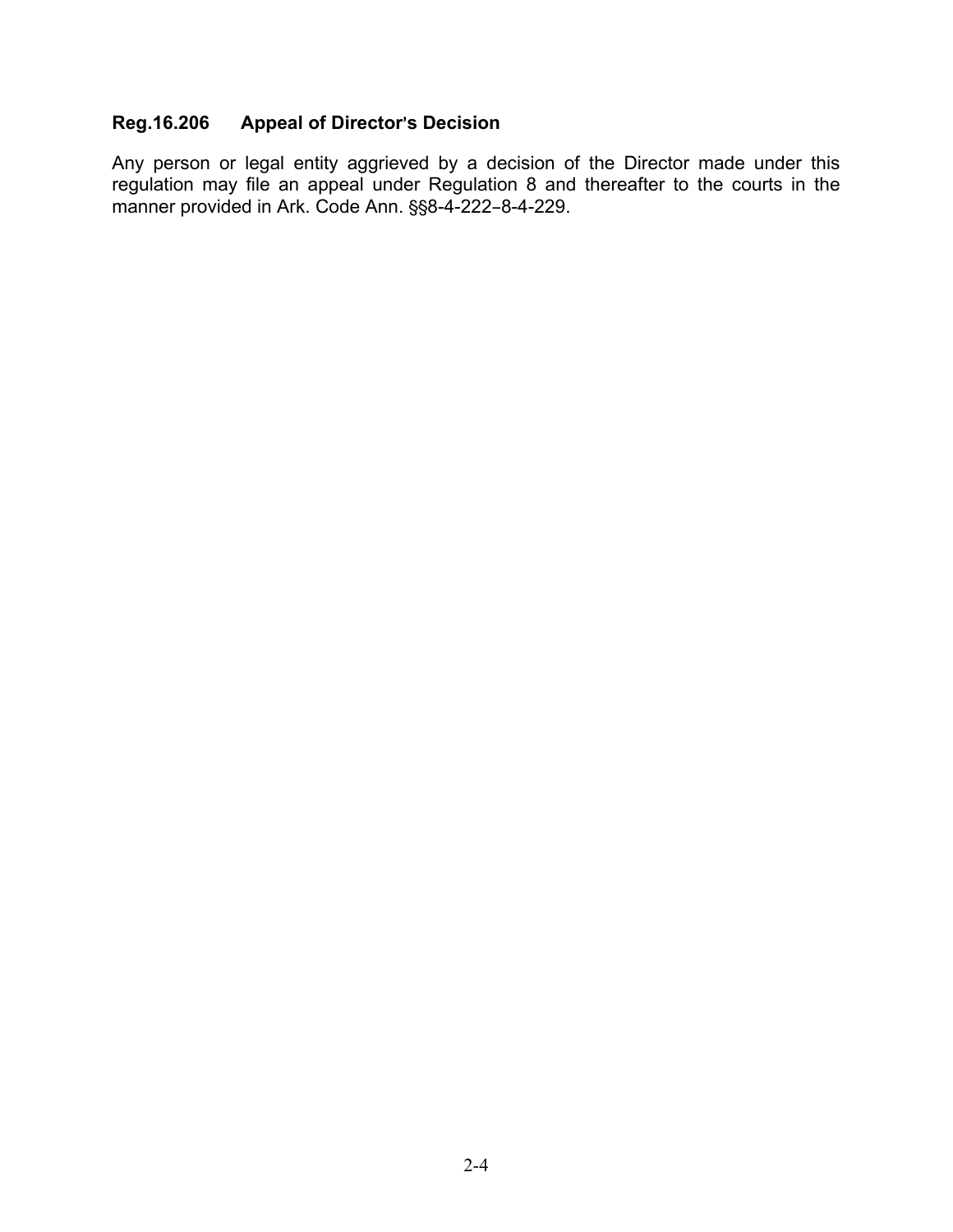# **ARKANSAS REGISTER**



# **Transmittal Sheet**

**Charlie Daniels** Secretary of State State Capitol Room 026 Little Rock, Arkansas 72201-1094 (501) 682-3527

| Name of Agency Arkansas Pollution Control and Ecology Commission<br><b>Arkansas Department of Environmental Quality</b><br>Department<br>weinstein@adeg.state.ar.us<br>Contact Anne Weinstein <b>Contact Anne Weinstein Contact Anne Metal Contact Anne Metal Contact Anne Weinstein</b><br>Statutory Authority for Promulgating Rules \$8-1-203(b)(1) and \$26-51-506<br><b>Rule Title:</b><br>Reg. No. 16-Waste Reduction, Reuse, or Recycling Tax Credits; Docket No. 04-002-R<br>Intended Effective Date<br>Date<br>Emergency<br>10 Days After Filing<br>Reviewed by Legislative Council<br>Adopted by State Agency<br>Electronic Copy of Rule Provided (per Act 1648 of 2001)<br>Contact Person<br>Email Address<br><b>CERTIFICATION OF AUTHORIZED OFFICER</b><br>I Hereby Certify That The Attached Rules Were Adopted<br>50<br>In Compliance with Act 434 of 1967 As Amended.<br>Ş<br>Sionature<br>د،<br>(501) 682-7890<br>o'malley@adeq.state.ar.us<br>Phone Number<br>E-mail Address<br>Administrative Hearing Officer<br>Title<br>08/05/04 | For Office<br>Use Only: |  |          |  |  |
|------------------------------------------------------------------------------------------------------------------------------------------------------------------------------------------------------------------------------------------------------------------------------------------------------------------------------------------------------------------------------------------------------------------------------------------------------------------------------------------------------------------------------------------------------------------------------------------------------------------------------------------------------------------------------------------------------------------------------------------------------------------------------------------------------------------------------------------------------------------------------------------------------------------------------------------------------------------------------------------------------------------------------------------------------|-------------------------|--|----------|--|--|
|                                                                                                                                                                                                                                                                                                                                                                                                                                                                                                                                                                                                                                                                                                                                                                                                                                                                                                                                                                                                                                                      |                         |  |          |  |  |
|                                                                                                                                                                                                                                                                                                                                                                                                                                                                                                                                                                                                                                                                                                                                                                                                                                                                                                                                                                                                                                                      |                         |  |          |  |  |
|                                                                                                                                                                                                                                                                                                                                                                                                                                                                                                                                                                                                                                                                                                                                                                                                                                                                                                                                                                                                                                                      |                         |  |          |  |  |
|                                                                                                                                                                                                                                                                                                                                                                                                                                                                                                                                                                                                                                                                                                                                                                                                                                                                                                                                                                                                                                                      |                         |  |          |  |  |
|                                                                                                                                                                                                                                                                                                                                                                                                                                                                                                                                                                                                                                                                                                                                                                                                                                                                                                                                                                                                                                                      |                         |  |          |  |  |
|                                                                                                                                                                                                                                                                                                                                                                                                                                                                                                                                                                                                                                                                                                                                                                                                                                                                                                                                                                                                                                                      |                         |  |          |  |  |
|                                                                                                                                                                                                                                                                                                                                                                                                                                                                                                                                                                                                                                                                                                                                                                                                                                                                                                                                                                                                                                                      |                         |  | 03/28/04 |  |  |
|                                                                                                                                                                                                                                                                                                                                                                                                                                                                                                                                                                                                                                                                                                                                                                                                                                                                                                                                                                                                                                                      |                         |  | 05/15/04 |  |  |
|                                                                                                                                                                                                                                                                                                                                                                                                                                                                                                                                                                                                                                                                                                                                                                                                                                                                                                                                                                                                                                                      |                         |  | 06/03/04 |  |  |
|                                                                                                                                                                                                                                                                                                                                                                                                                                                                                                                                                                                                                                                                                                                                                                                                                                                                                                                                                                                                                                                      |                         |  | 07/23/04 |  |  |
|                                                                                                                                                                                                                                                                                                                                                                                                                                                                                                                                                                                                                                                                                                                                                                                                                                                                                                                                                                                                                                                      |                         |  |          |  |  |
|                                                                                                                                                                                                                                                                                                                                                                                                                                                                                                                                                                                                                                                                                                                                                                                                                                                                                                                                                                                                                                                      |                         |  |          |  |  |
|                                                                                                                                                                                                                                                                                                                                                                                                                                                                                                                                                                                                                                                                                                                                                                                                                                                                                                                                                                                                                                                      |                         |  |          |  |  |
|                                                                                                                                                                                                                                                                                                                                                                                                                                                                                                                                                                                                                                                                                                                                                                                                                                                                                                                                                                                                                                                      |                         |  |          |  |  |
|                                                                                                                                                                                                                                                                                                                                                                                                                                                                                                                                                                                                                                                                                                                                                                                                                                                                                                                                                                                                                                                      |                         |  |          |  |  |
|                                                                                                                                                                                                                                                                                                                                                                                                                                                                                                                                                                                                                                                                                                                                                                                                                                                                                                                                                                                                                                                      |                         |  |          |  |  |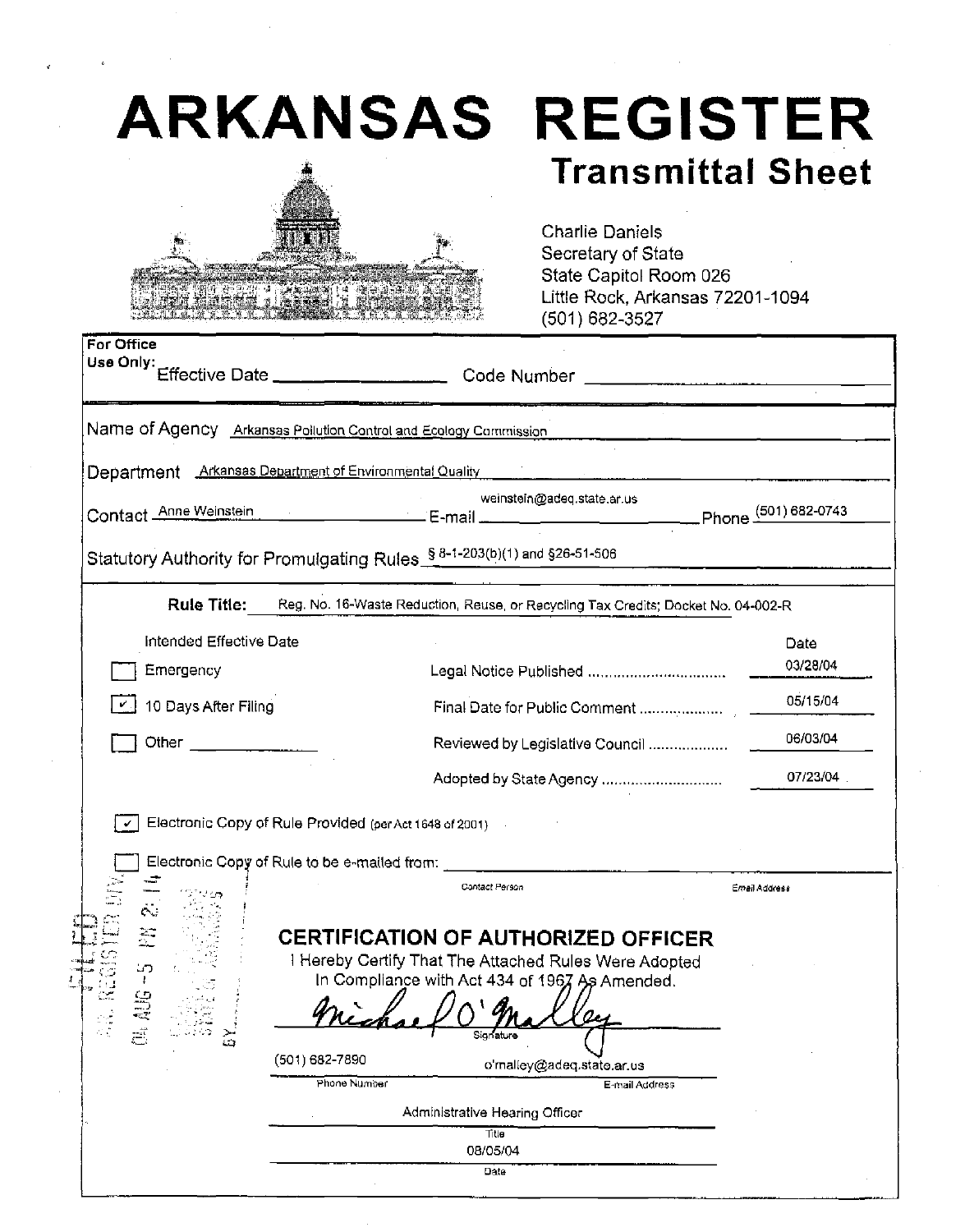#### ARKANSAS POLLUTION CONTROL & ECOLOGY COMMISSION



101 EAST CAPITOL **SUITE 205** LITTLE ROCK, ARKANSAS 72201 PHONE: (501) 682-7890 FAX: (501) 682-7891

August 5, 2004

RECENED

AUG<sup>12</sup> 5 2004

**BUREAU OF** LEGISLATIVE RESEARCH

Ms. Donna Davis Administrative Rules and Regulations Committee Room 433, State Capitol Building Little Rock, AR 72201

> Re: Regulation No. 16, (Waste Reduction, Reuse, or Recycling Tax Credits); Docket No. 04-002-R

Dear Ms. Davis:

I am enclosing the following for filing with your office:

- 1. Two (2) hard copies of the amendment to Regulation No. 16, (Waste Reduction, Reuse, or Recycling **Tax** Credits).
- Two (2) copies of Minute Order No. 04-14  $2.$
- 3. Two (2) copies of the Financial Impact Statement.

Please provide written confirmation of your receipt of these materials by file-marking the enclosed copy of this letter and returning it to me.

Thank you for your assistance in this matter.

Respectfully,

Michael O'Malley Administrative Hearing Officer

Enclosures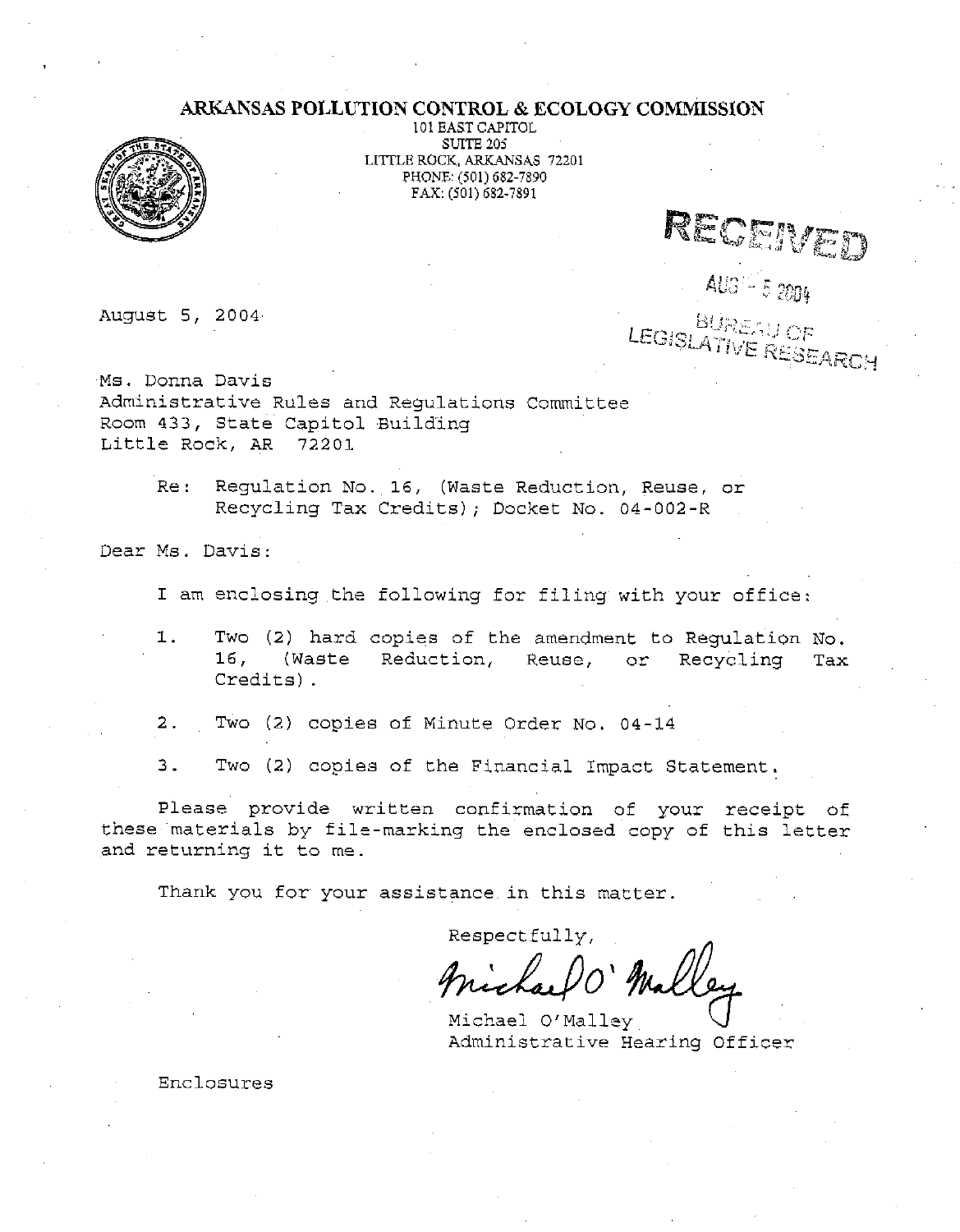## ARKANSAS STATE LIBRARY



**Agency Certification Form** For Depositing Final Rules and Regulations At the Arkansas State Library

Documents Services . Arkansas State Library One Capitol Mall . Little Rock, AR 72201-1094 501-682-2326 phone; 501-682-1532 FAX

| For Office Use Only                                                                                               |                                |                         |  |  |  |  |
|-------------------------------------------------------------------------------------------------------------------|--------------------------------|-------------------------|--|--|--|--|
| Effective Date: Washington Classification Number:                                                                 |                                |                         |  |  |  |  |
| Name of Agency:<br><b>Arkansas Department of Environmental Quality</b>                                            |                                |                         |  |  |  |  |
| <b>Contact Person: Anne Weinstein</b>                                                                             |                                | Telephone: 501-682-0883 |  |  |  |  |
| <b>Statutory Authority for Promulgating Rules:</b><br>$\S 8-1-203(b)(1)$ and $\S 26-51-506$                       |                                |                         |  |  |  |  |
| <b>Title of Rule:</b>                                                                                             |                                |                         |  |  |  |  |
| Regulation No. 16; Waste Reduction, Reuse, or Recycling Tax Credits; Docket No. 04-002-R<br><b>Example Status</b> | <b>Effective Date Status</b>   | <b>Effective Date</b>   |  |  |  |  |
| <b>New Rule/Regulation</b>                                                                                        | Emergency                      |                         |  |  |  |  |
| <b>Amended Rule/Regulation</b>                                                                                    | 10 Days after filing<br>⊠      | <b>August 15, 2004</b>  |  |  |  |  |
| <b>Repealed Rule/Regulation</b>                                                                                   | Other                          |                         |  |  |  |  |
| Order                                                                                                             | Repealed                       |                         |  |  |  |  |
| <b>Emergency Rule/Regulation</b>                                                                                  | <b>Adopted by State Agency</b> |                         |  |  |  |  |
| Rule above is proposed and will be replaced by final version                                                      |                                |                         |  |  |  |  |
| Financial and/or Fiscal Impact Statement Attached                                                                 |                                |                         |  |  |  |  |
| <b>Certification of Authorized Officer</b>                                                                        |                                |                         |  |  |  |  |
| I hereby certify that the attached rules were adopted in compliance with Act 434 of 1967 as amended.              |                                |                         |  |  |  |  |
| Signature:<br>Date: August 5, 2004                                                                                |                                |                         |  |  |  |  |
| <b>Administrative Hearing Officer</b><br>Title:                                                                   |                                |                         |  |  |  |  |

**BINES SENTE**